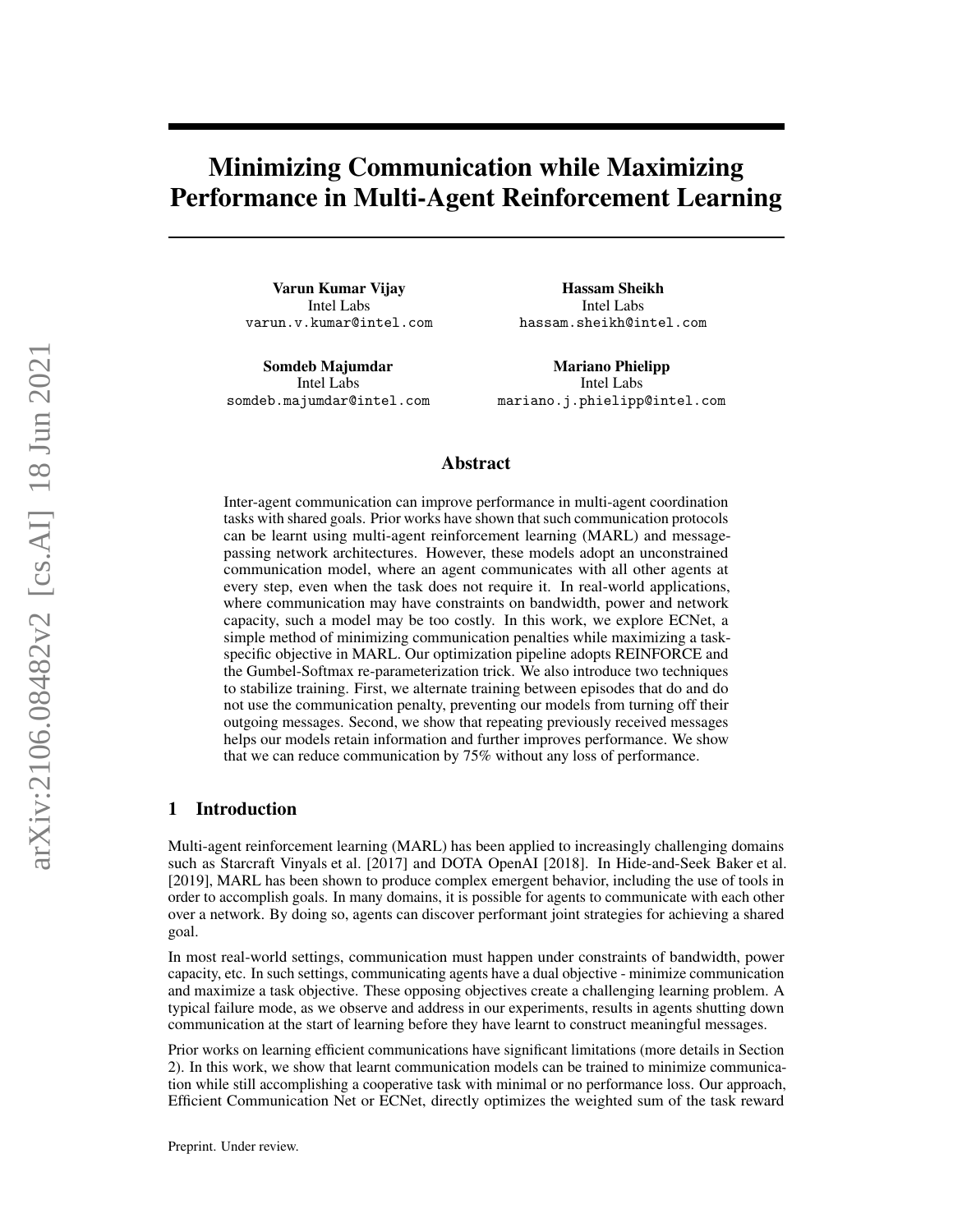and a communication cost by learning communication gates. We experiment with two methods of training these gates: the first is to use REINFORCE Williams [1992] in a manner similar to IC3Net Singh et al. [2019], the second is to employ the Gumbel-Softmax re-parameterization trick Jang et al.  $[2017]$ .

We find that it is necessary to employ two techniques to stabilize training. First, throughout training, we alternate between using the communication penalty and training without it to avoid failure modes like early termination of communication. Second, we find it helpful to forward a message from a previous time-step if no new message is received. Applying these techniques, we find that that both REINFORCE and Gumbel-Softmax-based gates are able to achieve efficient communication.

We also observe that communication resources can be further conserved by selecting only those recipients that can benefit from a message. We extend our gating system to generate a pairwise communication mask and show that the learnt mask captures the correct connectivity structure.

In summary, our key contributions in this paper are:

- We show that we can minimize communication without loss of performance using a simple technique: jointly optimizing task reward and a communication penalty.
- We introduce two stabilization techniques that significantly improve performance.
- We show that we can also learn pairwise communication gates that capture the connectivity structure required to solve a task.

# 2 Related Work

**Multi-Agent Reinforcement Learning:** Our work is related to prior applications of reinforcement learning to solve multi-agent problems. We follow works such as Bansal et al. [2018], Baker et al. [2019], OpenAI [2018], Vinyals et al. [2017], Singh et al. [2019] in parameterizing each agent's policy as a deep neural network and using a policy gradient algorithm to optimize the networks. The choice of training algorithm differs across the literature, from Proximal Policy Optimization Schulman et al. [2017] to Multiagent Deep Deterministic Policy Gradients Lowe et al. [2017] and a combination of evolutionary optimization and policy gradients Khadka et al. [2020] . Similar to Sukhbaatar et al. [2016], Singh et al. [2019], we use a fully synchronous version of the A3C algorithm Mnih et al. [2016], referred to as A2C. Our work is similar to OpenAI [2018], Singh et al. [2019], Khadka et al. [2020] in sharing parameters across the agents' networks. We focus on cooperative problems with partial observability, which requires a high degree of interaction between the agents.

Multi-Agent Reinforcement Learning with Communication: Prior work Lowe et al. [2017], Sukhbaatar et al. [2016], Das et al. [2019] has shown that multi-agent reinforcement learning performance can be significantly improved by allowing a degree of communication between agents. The communication can be modeled either as part of a discrete action space Lowe et al. [2017], Wang et al. [2019], or as a continuous hidden layer within the agents' networks Sukhbaatar et al. [2016], Das et al. [2019], Rangwala and Williams [2020]. We follow the latter approach. Comm-Net Sukhbaatar et al. [2016], TarMAC Das et al. [2019], and SarNet Rangwala and Williams [2020] show that augmenting the communication mechanism with neural network modules such as attention and memory can help scale to more challenging tasks. We leverage these techniques by testing with both CommNet and TarMAC as the base architecture.

Learning when to Communicate in Multi-Agent Reinforcement Learning: A few recent studies have tackled the subject of deciding when to communicate in multi-agent settings. IC3Net Singh et al. [2019] learns discrete communication gates using A2C in order to maximize task performance in mixed cooperative-competitive settings. We also experiment with A2C as a means of training gates, but our tasks are fully competitive and our training objective takes into account the cost of communicating. We note that the use of gating in IC3Net may be regarded as a partial solution to a flaw in their design which causes agents to leak information to competing agents; this point is made more fully in Rangwala and Williams [2020].

Recent studies such as Wang et al. [2019], Álvaro Serra-Gómez et al. [2020] learn communication decisions with the objective of reducing the amount of communication. However, they both transmit predefined messages that are known to be useful, such as the observation vector, and therefore tackle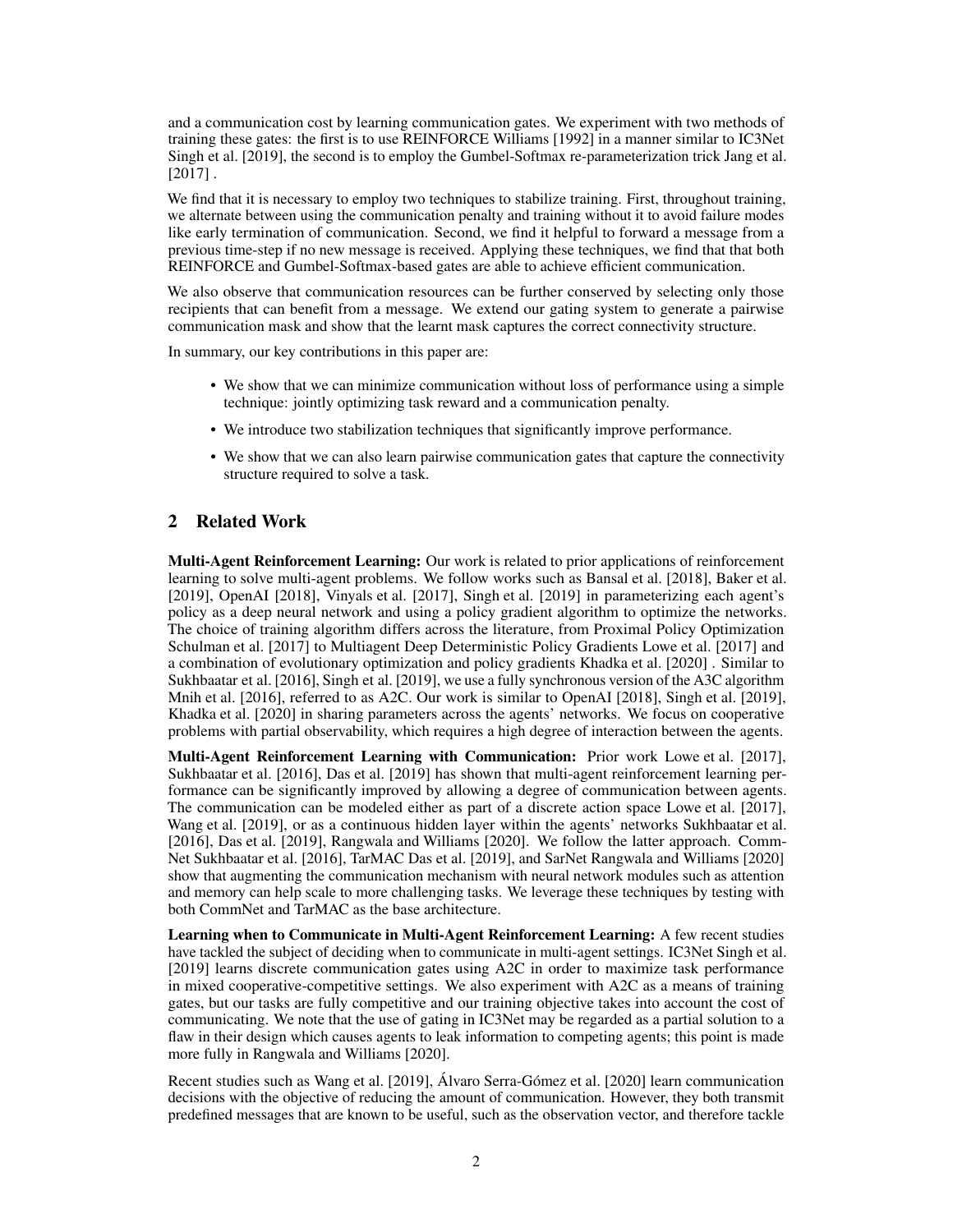a much simpler learning problem. Further, they cannot be applied to tasks in which the optimal messages are not known beforehand.

I2C Ding et al. [2020] is the work most similar to ours, learning both the messages and pairwise communication decisions. It differs from our work in several important ways. First, and most importantly, I2C does not use the delayed message delivery framework employed in previous models such as CommNet, IC3Net, and TarMAC. Instead, it uses a request-reply framework in which the entire round-trip takes place before the environment makes a transition. We note that this assumes fast communication latency, and may not always be practical in real-world settings. Second, I2C does not directly target reduced communication but obtains reduced communication as a by-product of optimizing for task performance. Third, the communication-gating network and the policies are trained in a two-phase manner rather than jointly.

Learning Latent Discrete Structures: The problem of learning discrete latent units has been extensively explored in the literature on generative models. Two main algorithms are used for this purpose: REINFORCE Williams [1992] and the more recent Gumbel-Softmax reparameterization trick Jang et al. [2017], also named Concrete Distribution Maddison et al. [2017]. We experiment with both of these methods. In the case of Gumbel-Softmax, we combine the reparameterized sampling with the straight-through estimator Bengio et al. [2013] to obtain samples that always lie on the one-hot simplex.



# 3 ECNet: Efficient Communication Network

Figure 1: (a) The generated gates  $c_i$  control communication between agents. (b) The operation of the policy network at the ith agent.

We first describe the policy network used in EC3Net focusing on the process by which agents generate actions at each time-step. We assume that the environment includes  $N$  controllable agents. The policy network for agent i receives three inputs at time-step t: the local observation  $o_i^t$ , its past hidden states  $h_i^{t-1}$ , and incoming messages from all agents  $m_j^{t-1}$ . It produces four outputs:

- 1.  $a_i^t \in |A|$ , a discrete action
- 2.  $m_i^t$ , the new message will be sent to all agents, including itself.
- 3.  $c_{ij}^t \in [0, 1]$ , a mask indicating whether agent i will communicate with agent j
- 4.  $h_i^t$ , new hidden states.

The network consists of the following modules, as shown in Figure 1b:

- 1. Message Aggregation Module: combines the incoming messages  $m_j^{t-1}$  into an aggregated communication vector  $x_i^t$ .
- 2. Encoder Module: combines the observation  $o_i^t$ , the aggregated communication vector  $x_i^t$ , and the previous hidden states  $h_i^{t-1}$  and produces new hidden states.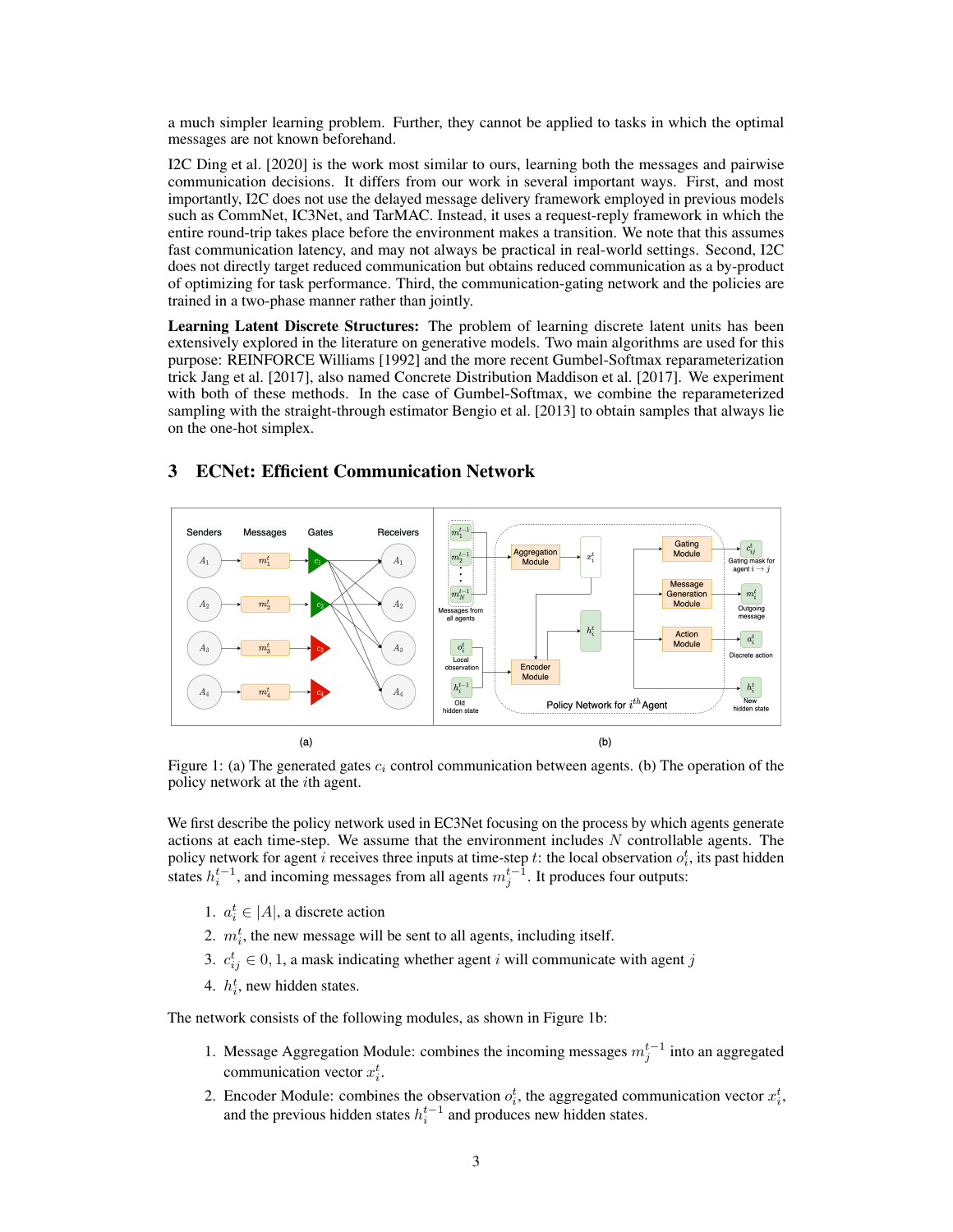- 3. Message Gating Module: receives the current observation  $o_i^t$  and the updated hidden states  $h^{t_1}$  and computes a binary gate  $c_{ij}^t \in [0, 1]$  controlling the communication from agent i to agent  $j$ . As we discuss in subsequent sections, this module may be supplemented with additional inputs.
- 4. Message Generation Module: runs after the Encoder Module and Message Gating Module and receives the updated hidden state  $h_i^t$ . It generates new outgoing messages  $m_i^t$ .
- 5. Action Module: also receives the updated hidden state  $h_i^t$  and generates discrete environment actions  $a_i^t$ .

#### 3.1 Message Aggregation Module

Since the architecture of the Message Aggregation Module is coupled to the Message Generation Module, we will describe it in the latter section.

#### 3.2 Encoder Module

In all our experiments, the Encoder Module is an LSTM that receives its inputs as a concatenated vector.

#### 3.3 Message Gating Module

We explore two forms of gating. The gates are generated at each time step.

- 1. Global Gating. Each agent decides whether or not to communicate. The gate is generated by passing the current hidden state  $h_t$  through a linear layer, followed by sampling from a Categorical or Gumbel-Softmax distribution. We show the operation of global gating in fig. 1 a.
- 2. Pairwise Gating. Each agent decides whether or not to communicate with every other agent. The gate generator receives the current observation along with environment-provided information about the other agents. Here, the gating network is a two-layer MLP.

For each type of gate, we explore two optimization methods:

1. Gumbel-Softmax (GS). The reparameterization trick allows us to optimize the gate by backpropating through the network from the policy loss. In order to discourage unnecessary communication, we optimize a weighted sum of the policy gradient objective and a communication loss. For agent  $i$ , our objective is:

$$
J_i^{pg} - \lambda \sum_{i=1}^{N} \sum_{j=1}^{N} c_{ij}
$$

The Gumbel-Softmax distribution computes a sample y from log-odds  $x \in \mathbb{R}^n$  as:

$$
y = softmax((x+g)/\tau)
$$
  $g \sim Gumbel(0,1)$ 

The sample  $y$  can be reparameterized in terms of the input and a noise term and can therefore be optimized using backpropagation.  $\tau$  is a temperature hyperparameter which controls the smoothness of the distribution. As the temperature goes to zero, the output of the distribution approaches a one-hot vector.

We use a modified version of the Gumbel-Softmax called the Straight-Through Gumbel-Softmax, which produces samples that are one-hot while still being differentiable:

$$
y_{st} = stopgrad(onehot(argmax(y)) - y) + y
$$

The straight-through estimator allows us to reduce the discrepancy between training, in which we use the Gumbel-Softmax, and testing, in which we take the maximum value.

2. REINFORCE. Our second method of optimizing the gating mechanism is to treat the gates  $c_{ij}$  as additional discrete actions and optimizing them using REINFORCE alongside the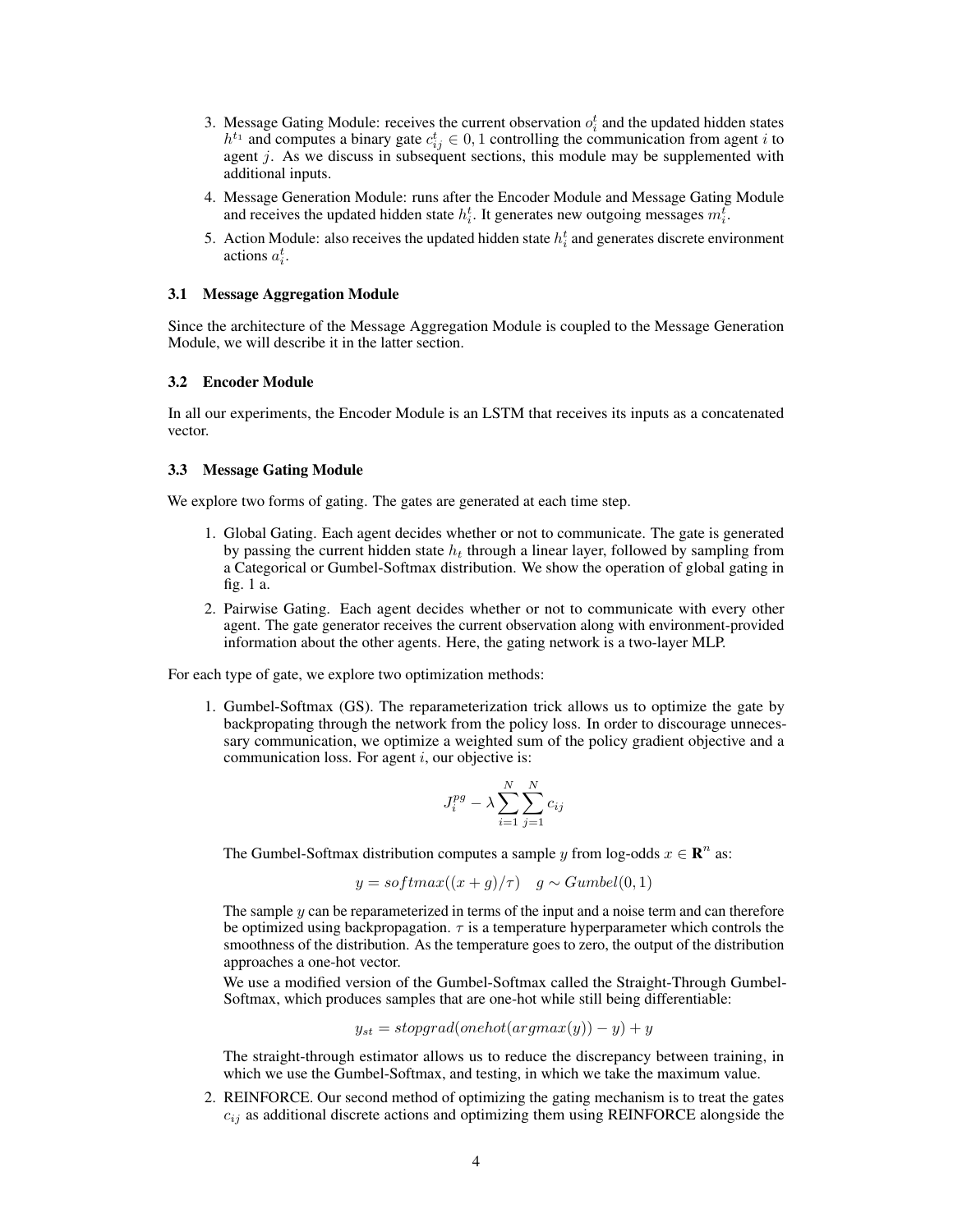environment actions. The reward for the communication gates is a weighted sum of the environment reward and a communication penalty.

$$
R_{env} - \lambda \sum_{i=1}^{N} \sum_{j=1}^{N} c_{ij}
$$

In order to account for the effect of communication on the recipient agents, we optimize the gates with a global reward, i.e. the mean of all agent rewards.

We note that the combination of global gating and A2C is introduced in IC3Net. Our work adds the communication penalty as well as the stabilization techniques introduced in the next section.

#### 3.4 Message Generation Module

We now describe the three communication architectures used in our experiments in terms of their generation and aggregation procedures. Two of the three communication architectures, CommNet and TarMAC, assume that they receive an incoming message from every other agent. If a message is absent, we fill in the message with a zero vector.

#### 3.4.1 CommNet

The Message Generation Module in CommNet is a linear layer:  $v_i = Wh_i + b$ . The values  $v_i$ received from other agents are aggregated by summing and dividing by the total number of agents:

$$
m_i = \frac{1}{N} \sum_{j=1}^{N} c_j v_j
$$

In our experiments, the messages  $v_j$  are vectors in  $\mathbb{R}^{64}$ .

#### 3.4.2 TarMAC

TarMAC divides the message into two components, a key  $k_i$  and a value  $v_i$ . In our experiments, we use $k_i \in \mathbb{R}^{16}$  and  $v_i \in \mathbb{R}^{32}$ . Each is generated using a linear layer:  $k_i = W_k h_i + b_k$ ,  $v_i = W_v h_i + b_v$ . TarMAC's Message Aggregation Module uses attention to focus on messages that are important to a receiving agent. Each agent locally generates a query vector using a linear layer:  $q_i = W_q h_i + b_q$ . The query is multiplied against the incoming keys and passed through a softmax function to produce normalized attention weights:

$$
\alpha_{ji} = \frac{\exp c_{ji}(q_i^T k_j)}{\sum_{j'=1}^N \exp c_{j'i}(q_i^T k_{j'})}
$$

The aggregated vector is a sum of the incoming values multiplied against the attention weights.

$$
m_i = \sum_{j=1}^{N} c_{ji} \alpha_{ji} v_j
$$

#### 3.4.3 TarMAC-Sigmoid

In some of our experiments, we found that TarMAC had poor performance or failed to train. Empirically, we found improved performance we a modified architecture in which each message was processed independently, while retaining the ability to match queries against incoming keys while processing each message independently. Further, the modified architecture does not require knowledge of the total population size. TarMAC-Sigmoid differs from TarMAC only in its computation of attention weights. If a message is received by agent  $i$  from agent  $j$ , the attention weight is  $\alpha_{ji} = \sigma(w_{scale} \times (q_i^T k_j) + b_{scale}$ . If no message is received, the attention weight is set to zero, i.e. the message is not added to the aggregated vector.  $w_{scale}$  and  $b_{scale}$  are trainable scalars.  $\sigma$  is the sigmoid nonlinearity.

#### 3.5 Action Module

The action module takes as input the current hidden state  $h_i^t$ . The action is computed using linear layer followed by sampling from a categorical distribution.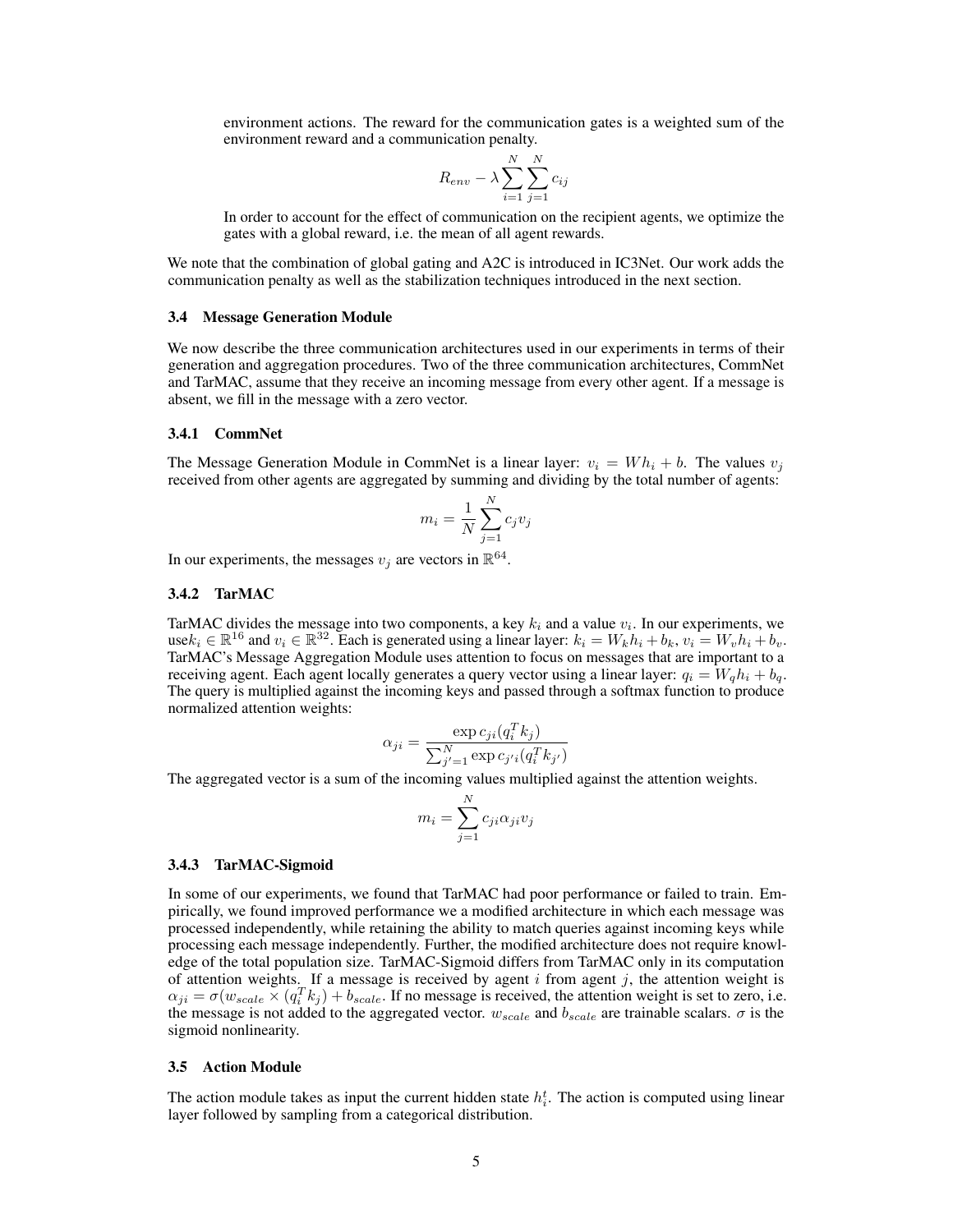# 4 Stabilization Techniques

We introduce two stabilization techniques that prevent model performance from collapsing when training with both task reward and a communication penalty.

- 1. Multitask Training: Our first stabilization method is to use construct two training tasks from environment: the first uses the communication penalty while the second has no communication penalty. We divide training episodes evenly between the two. A binary flag indicating whether the current episode uses the communication penalty is provided to the agent as part of its observation. This allows the agent to keep its communication gates open on the episodes that do not use the penalty, and therefore learn meaningful messages.
- 2. Message Forwarding: We also hypothesize that performance may be limited by the inability of agents to retain information from previously received messages. In order to alleviate this problem, we experiment with repeating the most recently received message.

# 5 Experiments



Figure 2: Illustrations of our three environments. (a) Secret:  $A_1$  is given a secret and must broadcast it to the other agents. (b) The agents search through a partially available grid to locate the prey. (c) Secret Pairs:  $A_1$  and  $A_3$  need to send secrets to  $A_2$  and  $A_4$  respectively.

We test our models on three tasks in which communication is essential for obtaining good performance. The goal of our experiments is to assess how effective our methods are at decreasing communication overhead, while minimizing performance loss. In each of our experiments, we performed hyperparameter tuning to find communication penalties that achieve the desired performance and communication levels.

## 5.1 Secret

The environment consists of 5 agents acting for 20 steps. The agents choose from 20 actions at each step. One of these actions is the secret and yields a reward of 1, while the others yield reward 0. The secret is fixed for the duration of the episode. It is given to one of the agents as its observation; the other agents need to communicate with the agent possessing the secret in order to solve the task.

In order to obtain maximum reward for all agents, the secret-holder needs to send only one message, while the other agents do not need to communicate. Our experiments investigate whether it is possible for agents to approach this protocol through reinforcement learning.

## 5.2 Predator-Prey

Our second environment tests the ability of our models to tackle a larger-scale task. This environment consists of 10 agents that must reach a single, stationary prey, located in a 20x20 grid, within 80 steps. The prey yields a reward of 1 per step to each occupying agent. The agents only have visibility of the four adjacent grid cells to their position. Communication is therefore essential in order to locate the prey quickly. Unlike in Secret, it is difficult to specify a priori when agents should communicate. If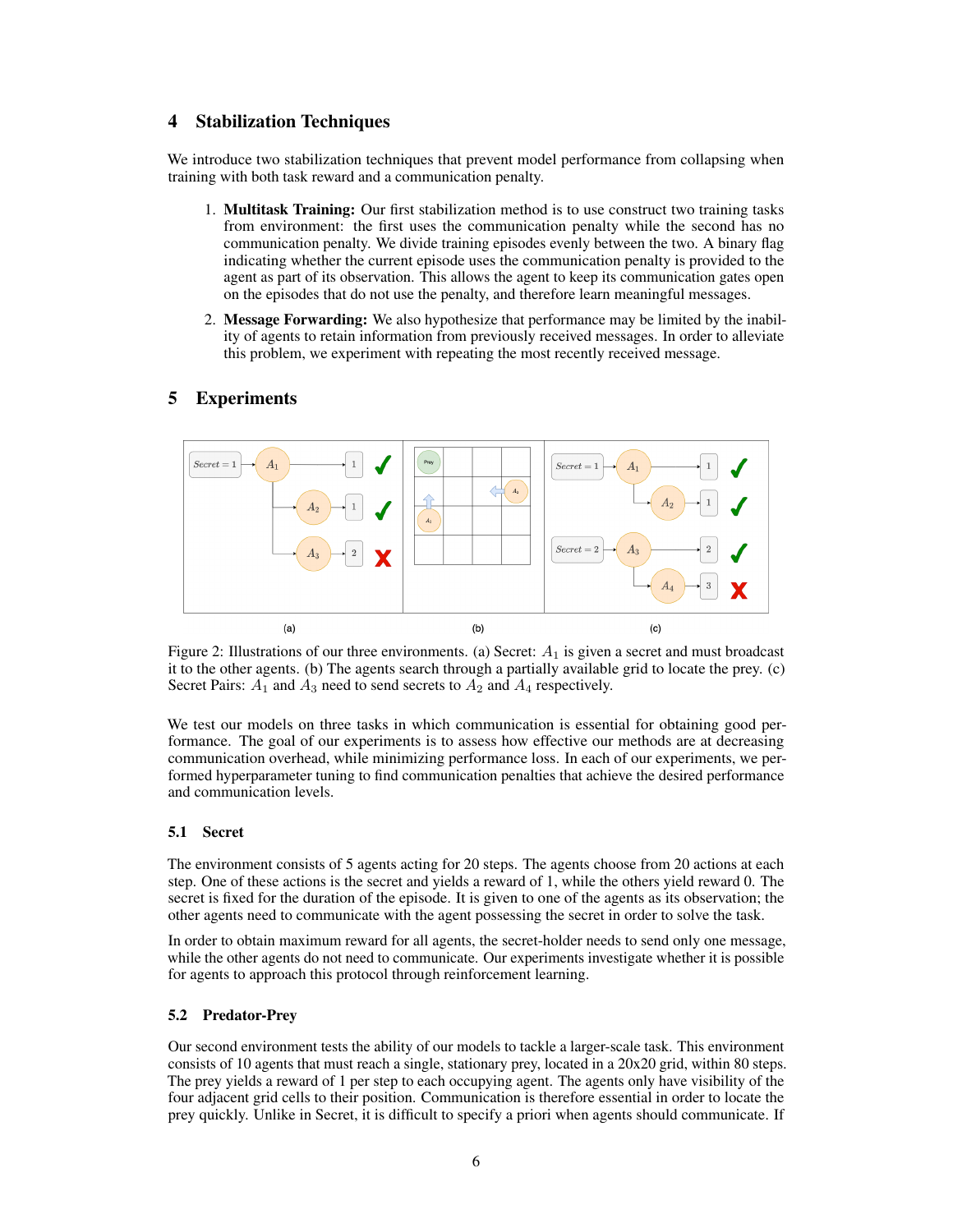an agent is the first to reach the prey, it should probably inform its teammates; however, agents might also want to communicate information about regions in which the prey is absent.

We measure performance using a success metric: an episode is successful if all agents are simultaneously occupying the prey's grid cell at the same time. We note that this is a considerably more demanding metric than the episode return, which can be significant even when some agents do not reach the prey.

# 5.3 Secret Pairs

Our third environment tests the ability of agents to learn pairwise communication decisions. It involves 6 agents acting for 20 steps, choosing from 5 actions at each step. As in Secret, the agents must choose the correct action in order to obtain a reward of 1. Here, the agents are divided into pairs, identified by a pair id, and one agent in each pair is given the secret. Further, the secret changes every 5 timesteps.

The solution to this environment demands multiple messages to be sent, one for each change in the secret. However, the pattern of connectivity required is sparse: only the secret-holder in each pair needs to communicate, and it only needs to send a message to the other agent with the same id.

# 6 Results

## 6.1 Secret

|                        | <b>Penalty</b> | <b>Sender Return</b> | Receiver Return | <b>Sender Comms</b> | <b>Receiver Comms</b> |
|------------------------|----------------|----------------------|-----------------|---------------------|-----------------------|
| TarMAC-Sigmoid         | 0.0            | $19.72 + 0.42$       | $17.93 + 0.71$  | 76.00 $\pm$ 0.00    | $76.00+0.00$          |
| IC3Net                 | 0.0            | $19.24 + 0.50$       | $18.08 + 0.31$  | $63.88 + 3.93$      | $46.11 + 8.93$        |
| <b>ECNet-REINFORCE</b> | 0.1            | $19.82 + 0.27$       | $17.12 + 1.58$  | $6.47 + 5.50$       | $0.00 + 0.00$         |
| <b>ECNet-GS</b>        | 0.01           | $19.98 + 0.03$       | $12.68 + 2.57$  | $3.38 + 1.54$       | $0.07 + 0.10$         |

Table 1: Task Return and Number of Messages in Secret with TarMAC-Sigmoid. We compare our method, ECNet, to baselines that do not use gating and IC3Net, which uses gating but does not use a communication penalty. ECNet-Reinforce performs on par with prior methods while using fewer than 7 sender messages and no receiver messages. In comparison, prior methods send over 50 messages. Results with all architectures are available in the Appendix.



Figure 3: Performance and Communication in Secret using TarMAC-Sigmoid

In Figure 3, we show the performance and communication levels of various gating methods with the TarMAC-Sigmoid architecture, which generally performs the best. We see that the model that does not gate communications obtains near-perfect task performance, but uses a large number of messages. In contrast, the models that use global gating have somewhat lower task performance but use vastly fewer messages. The best performing gated model is ECNet-REINFORCE, which performs on par with the non-gated models but communicates only 10% of the time. We observe that ECNet-GS tends to perform worse than ECNet-REINFORCE. In addition, we note that TarMAC is the worst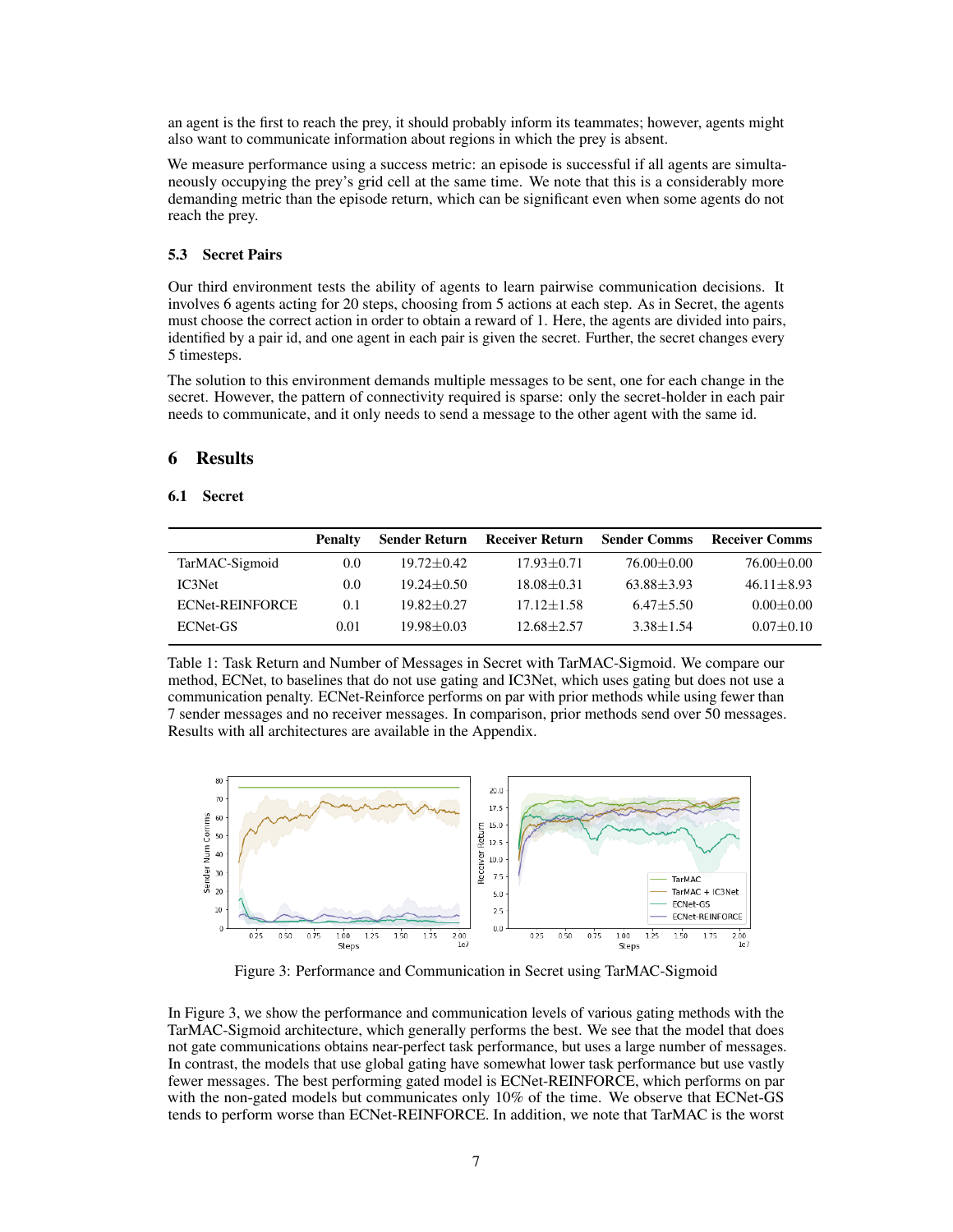performing architecture, while our modified TarMAC-Sigmoid model is the best, lending support to our hypothesis that the softmax operation over attention scores might interfere with gating.

In order to ascertain whether the task reward might be sufficient to reduce communication, we implement the setup described in IC3Net, optimizing the global gate with reinforce without using a communication penalty. We see that while these models do not always communicate, they still send a large number of unnecessary messages. Therefore, the communication penalty is essential.

We also use the Secret environment to investigate the two stabilization techniques introduced above: multitask training and message forwarding. Figure 4 shows the effect of multitask training on the receiver return. We observe that adding multitask training consistently improves performance over the baseline across two architectures and optimization methods. In the case of CommNet with ECNet-GS, it is crucial in preventing the communication mechanism from switching off.



Figure 4: Effect of Multitask Training in Secret with CommNet (left) and TarMAC-Sigmoid (right)



Figure 5: Effect of Message Forwarding in Secret with CommNet (left) and TarMAC-Sigmoid (right)

Message forwarding (Figure 5) has a less dramatic impact but still provides a performance gain in most cases. In particular, the best-performing model is Tarmac-Sigmoid with message forwarding. Therefore, in subsequent experiments, we use both multitask training and message forwarding.

#### 6.2 Predator-Prey

In Predator-Prey, we similarly observe that our methods are effective at achieving a more efficient inter-agent messaging protocol. Communication is essential for this task: an independent model with no inter-agent communication is only successful in 14% of episodes, while the best-performing model, TarMAC, is successful in over 80%. For both ECNet-GS and ECNet-REINFORCE, we experiment with two penalty settings: a low-penalty setting, which reduces communication while retaining performance, and a high-penalty setting, which limits communication more severely but loses some performance. The best performing low-penalty model, TarMAC with ECNet-GS and penalty 1e-3, has over 80% success but sends messages on only 25% of steps. In contrast, the ECNet-REINFORCE models with high-penalty have 30% success but communicate only a few times each episode. These results indicate how the communicate penalty can be used to control the trade-off between task performance and communication.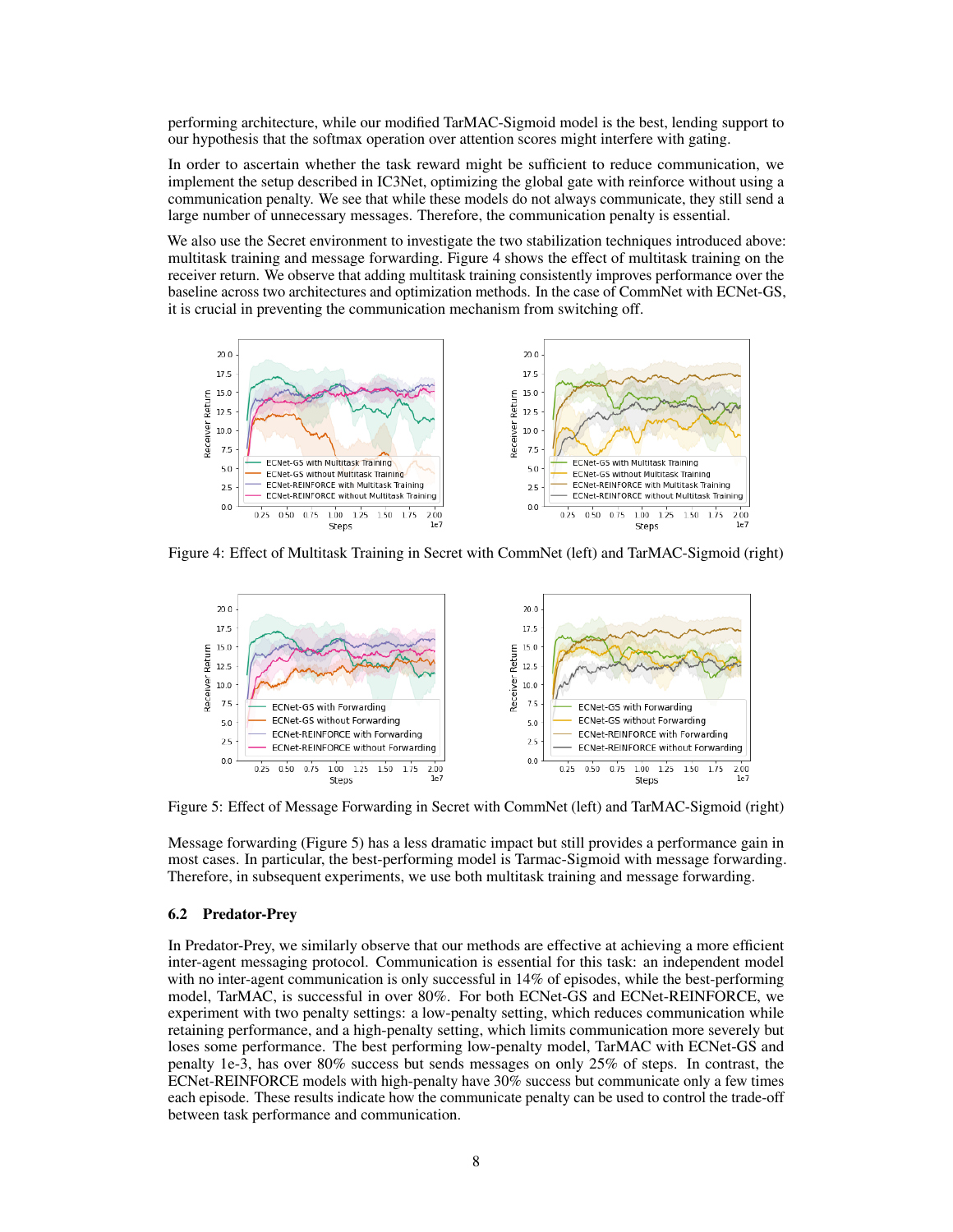In Figure 6, we plot the performance of runs using ECNet-GS and penalty 1e-3, with and without message forwarding. Once again, we see that message forwarding is effective at stabilizing training: most notably, TarMAC with message forwarding is the best-performing run while TarMAC without message forwarding does not train. However, the positive effect is not universal: CommNet performs better without message forwarding.



Figure 6: Effect of Message Forwarding in Predator-Prey using ECNet-GS

#### 6.3 Secret Pairs

We next investigate whether it is possible to learnt pairwise gating by testing our models in the Secret Pairs environment. We found it helpful to make two changes to the models. First, we set the communication gates to be on when not using the communication penalty. Second, in the case of Gumbel-Softmax, we use a higher temperature value of 0.5.

We find that our best-performing model, ECNet-CS with CommNet, is able to achieve reasonable task performance while reducing communication. In order to understand the learnt communication pattern better, we plot the number of messages sent between each pairs of agents in Figure 7. We see that the model achieves the correct pattern of connectivity: only the agents that are given the secret communicate (agents 1-3) and they only send messages to the other agent with the same ID (agents 4-6).

We note that there are limitations to our current pairwise gating network. Specifically, since the gating module only receives the current observation, it cannot use the history of past timesteps to make the current gating decision.



Figure 7: Number of Messages Sent between Agents in Secret-Pairs by a ECNet-GS Agent. We see that the agents only the agents that have the secret (agents 1 - 3) send messages and they only communicate with other agent with the same id (agents 4-6).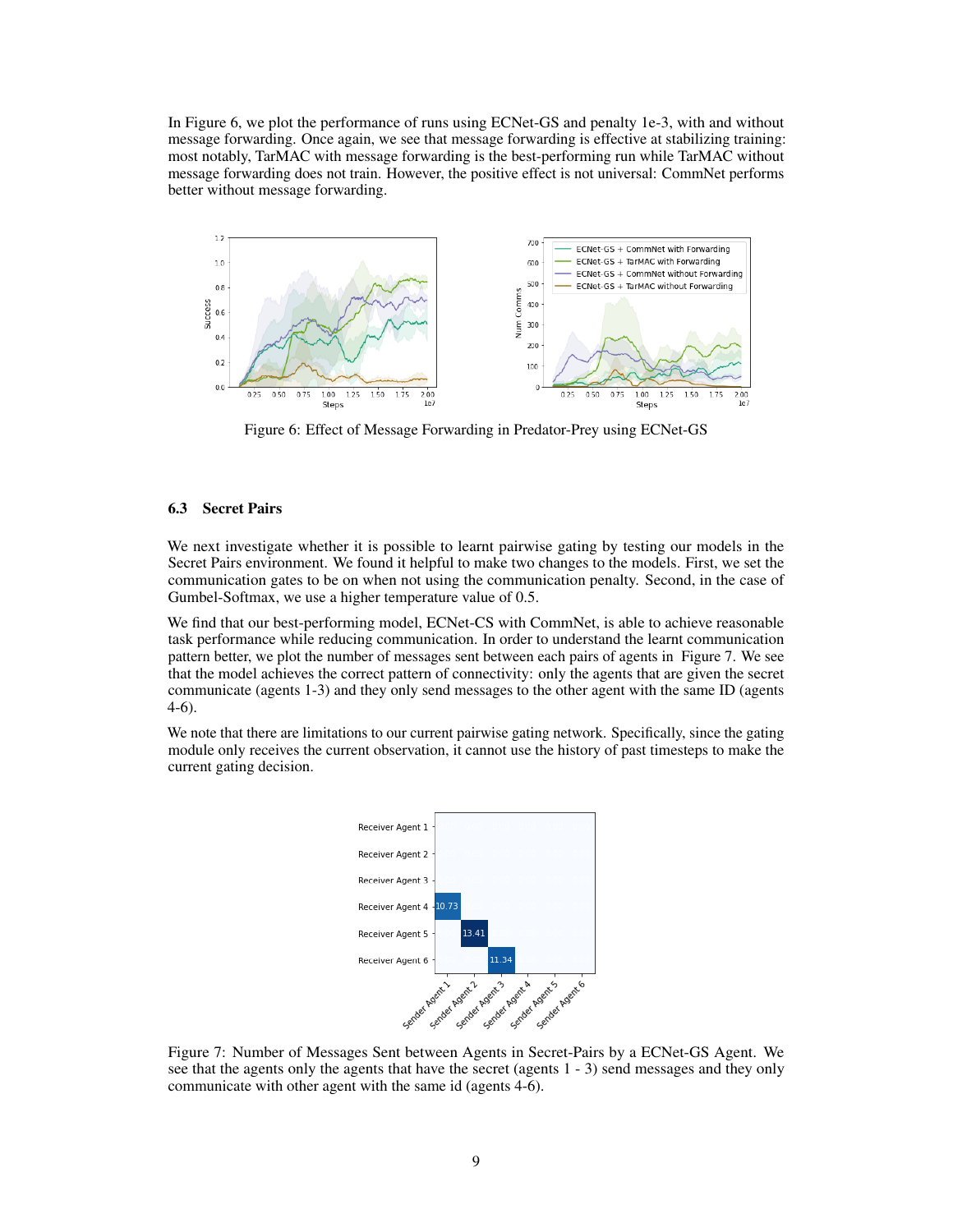# 7 Conclusion

In this work, we have demonstrated that it is possible to minimize communication while maximizing performance in MARL with a simple method: directly optimizing both the task reward and a communication penalty. Further, we have shown that two techniques, multitask training and message forwarding, can significantly increase performance and stabilize training. Finally, we have shown that we can also learn the pairwise connectivity pattern required to solve a task. Our method opens several exciting possibilities for future research. An interesting future thread is to explore whether it is possible to train a single model to handle multiple communication penalty settings, allowing for deployments with different penalties without retraining.

Impact Multiagent Reinforcement Learning (MARL) may be used in systems that have positive and negative social effects. ECNet could be deployed in any such system. The core benefit of ECNET, reducing communication while retaining performance, will make MARL more accessible and reduce energy consumption. It will enable MARL to be deployed in regions with poor network infrastructure, where sending messages may be expensive. Therefore, it could allow applications such as delivery of supplies or mapping to be expanded.

## References

- Bowen Baker, Ingmar Kanitscheider, Todor Markov, Yi Wu, Glenn Powell, Bob McGrew, and Igor Mordatch. Emergent tool use from multi-agent autocurricula. https://arxiv.org/abs/1909.07528, 2019.
- Trapit Bansal, Jakub Pachocki, Szymon Sidor, Ilya Sutskever, and Igor Mordatch. Emergent complexity via multi-agent competition. In *Proceedings of the Sixth International Conference on Learning Representations, ICLR 2018*, 2018.
- Yoshua Bengio, Nicholas Léonard, and Aaron Courville. Estimating or propagating gradients through stochastic neurons for conditional computation. https://arxiv.org/abs/1308.3432, 2013.
- Abhishek Das, Théophile Gervet, Joshua Romoff, Dhruv Batra, Devi Parikh, Michael Rabbat, and Joelle Pineau. Tarmac: Targeted multi-agent communication. In *Proceedings of the 36th International Conference on Machine Learning*, 2019.
- Ziluo Ding, Tiejun Huang, and Zongqing Lu. Learning individually inferred communication for multi-agent cooperation. https://arxiv.org/abs/2006.06455, 2020.
- Eric Jang, Shixiang Gu, and Ben Poole. Categorical reparameterization with gumbel-softmax. In *Proceedings of the Fifth International Conference on Learning Representations, ICLR 2017*, 2017.
- Shauharda Khadka, Somdeb Majumdar, Santiago Miret, Stephen McAleer, and Kagan Tumer. Evolutionary reinforcement learning for sample-efficient multiagent coordination. In *Proceedings of the 37th International Conference on Machine Learning*, 2020.
- Ryan Lowe, Yi Wu, Aviv Tamar, Jean Harb, Pieter Abbeel, and Igor Mordatch. Multi-agent actorcritic for mixed cooperative-competitive environments. https://arxiv.org/abs/1706.02275, 2017.
- Chris J. Maddison, Andriy Mnih, and Yee Whye Teh. The concrete distribution: A continuous relaxation of discrete random variables. In *Proceedings of the Fifth International Conference on Learning Representations, ICLR 2017*, 2017.
- Volodymyr Mnih, Adrià Puigdomènech Badia, Mehdi Mirza, Alex Graves, Timothy P. Lillicrap, Tim Harley, David Silver, and Koray Kavukcuoglu. Asynchronous methods for deep reinforcement learning. https://arxiv.org/abs/1602.01783, 2016.
- OpenAI. OpenAI Five. https://blog.openai.com/openai-five/, 2018.
- Murtaza Rangwala and Ryan Williams. Learning multi-agent communication through structured attentive reasoning. In *Advances in Neural Information Processing Systems*, 2020.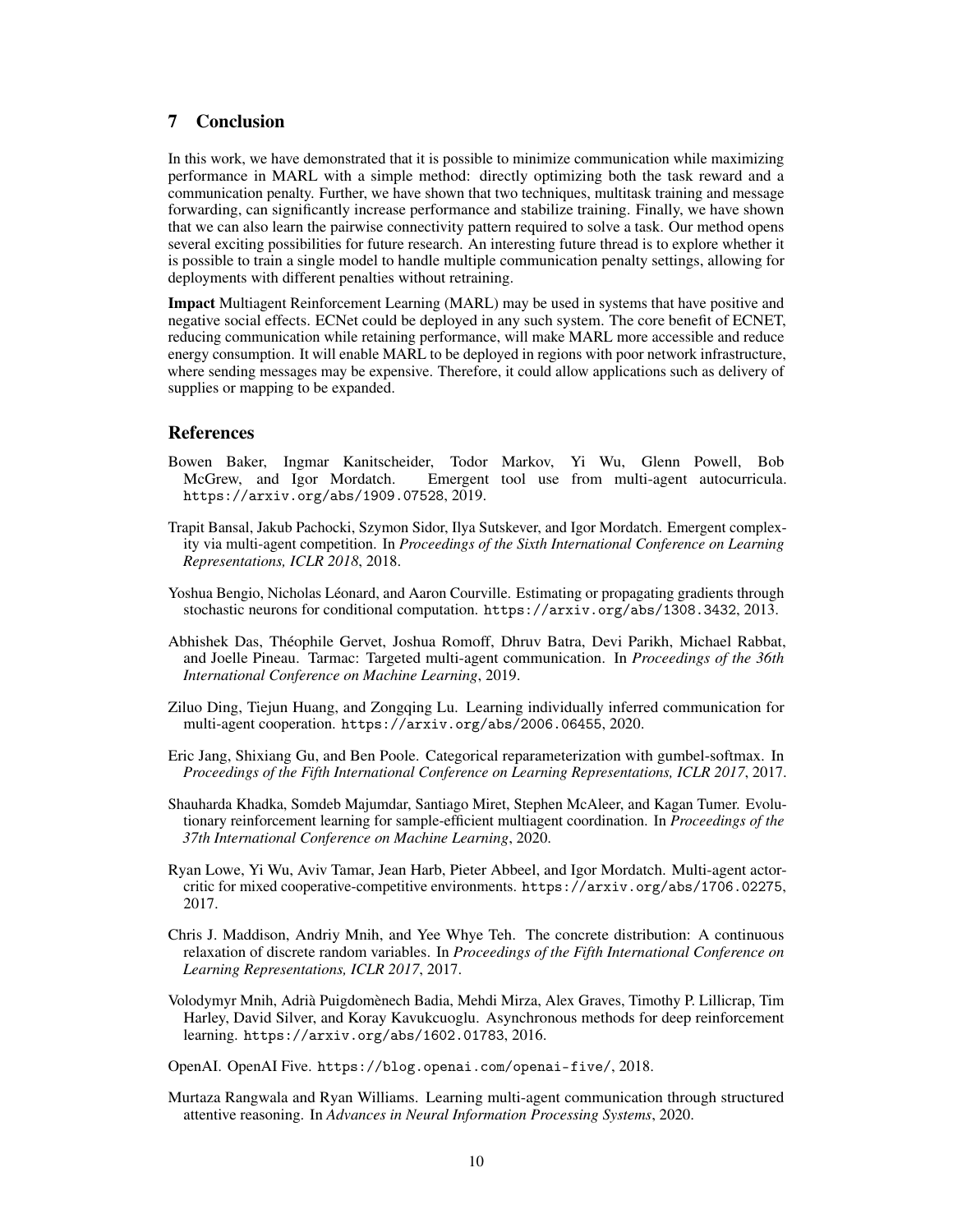- John Schulman, Filip Wolski, Prafulla Dhariwal, Alec Radford, and Oleg Klimov. Proximal policy optimization algorithms. https://arxiv.org/abs/1707.06347, 2017.
- Amanpreet Singh, Tushar Jain, and Sainbayar Sukhbaatar. Learning when to communicate at scale in multiagent cooperative and competitive tasks. In *Proceedings of the Seventh International Conference on Learning Representations, ICLR 2019*, 2019.
- Sainbayar Sukhbaatar, Arthur Szlam, and Rob Fergus. Learning multiagent communication with backpropagation. In *Advances in Neural Information Processing Systems*, 2016.
- Oriol Vinyals, Timo Ewalds, Sergey Bartunov, Petko Georgiev, Alexander Sasha Vezhnevets, Michelle Yeo, Alireza Makhzani, Heinrich Küttler, John Agapiou, Julian Schrittwieser, John Quan, Stephen Gaffney, Stig Petersen, Karen Simonyan, Tom Schaul, Hado van Hasselt, David Silver, Timothy Lillicrap, Kevin Calderone, Paul Keet, Anthony Brunasso, David Lawrence, Anders Ekermo, Jacob Repp, and Rodney Tsing. Starcraft ii: A new challenge for reinforcement learning. https://arxiv.org/abs/1708.04782, 2017.
- Rose E. Wang, Michael Everett, and Johnathan P. How. R-maddpg for partially observable environments and limited communication. In *Reinforcement Learning for Real Life (RL4RealLife) Workshop in the 36th International Conference on Machine Learning*, 2019.
- Ronald J. Williams. Simple statistical gradient-following algorithms for connectionist reinforcement learning. In *Machine Learning*, 1992.
- Álvaro Serra-Gómez, Bruno Brito, Hai Zhu, Jen Jen Chung, and Javier Alonso-Mora. With whom to communicate: Learning efficient communication for multi-robot collision avoidance. https://arxiv.org/abs/2009.12106, 2020.

# A Appendix

## A.1 Complete Results

In this section, we report results for all the configurations we tested. In Secret and Predator-Prey, we compare the performance and communication levels of ECNet to the baseline networks and IC3Net. In Predator-Prey, we also illustrate the ability of ECNet to make different trade-offs between performance and communication by testing with low and high penalty settings. Our Secret-Pairs results focus on the ability of ECNet to learn pairwise gating.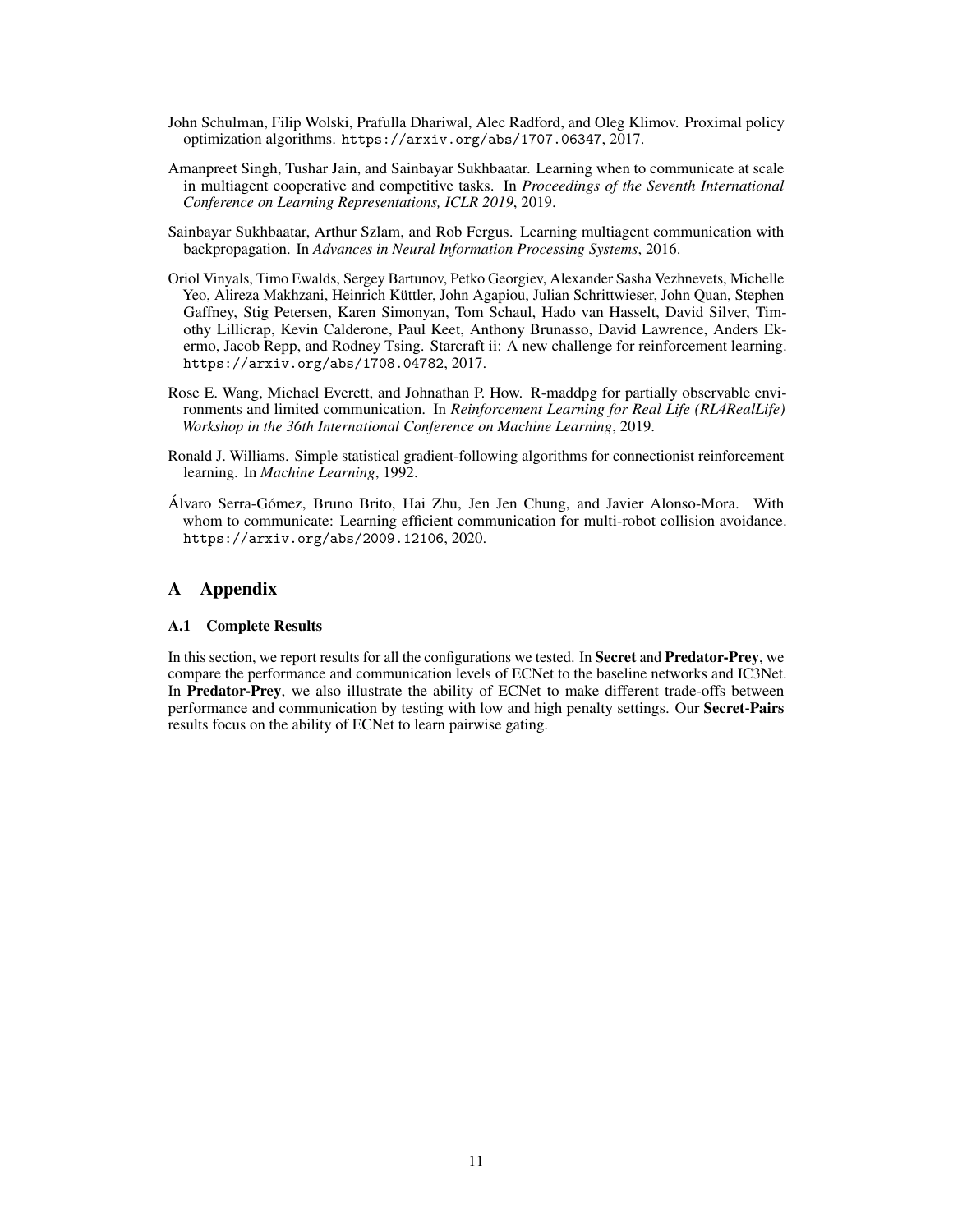|                        | <b>Penalty</b> | <b>Sender Return</b> | <b>Receiver Return</b> | <b>Sender Comms</b> | <b>Receiver Comms</b> |
|------------------------|----------------|----------------------|------------------------|---------------------|-----------------------|
| <b>Baselines</b>       |                |                      |                        |                     |                       |
| CommNet                | 0.0            | $19.93 + 0.12$       | $18.98 + 0.12$         | $76.00 + 0.00$      | $76.00 \pm 0.00$      |
| <b>TarMAC</b>          | 0.0            | $19.23 \pm 0.68$     | $18.35 \pm 0.51$       | $76.00 \pm 0.00$    | $76.00 \pm 0.00$      |
| TarMAC-Sigmoid         | 0.0            | $19.72 \pm 0.42$     | $17.93 \pm 0.71$       | $76.00 \pm 0.00$    | 76.00 $\pm$ 0.00      |
| <b>IC3Net</b>          |                |                      |                        |                     |                       |
| CommNet                | 0.0            | $19.10 + 0.90$       | $18.13 + 0.78$         | $51.67 + 10.30$     | $39.78 + 5.36$        |
| TarMAC                 | 0.0            | $16.43 \pm 5.04$     | $15.69 \pm 4.16$       | $62.69 \pm 4.31$    | $64.72 \pm 4.91$      |
| TarMAC-Sigmoid         | 0.0            | $19.24 \pm 0.50$     | $18.08 \pm 0.31$       | $63.88 \pm 3.93$    | $46.11 \pm 8.93$      |
| <b>ECNet-REINFORCE</b> |                |                      |                        |                     |                       |
| CommNet                | 0.1            | $18.13 + 0.62$       | $15.50 + 1.07$         | $3.35 + 0.25$       | $0.04 \pm 0.06$       |
| TarMAC                 | 0.1            | $17.25 \pm 2.88$     | $12.62 \pm 1.40$       | $17.42 \pm 8.54$    | $0.21 \pm 0.30$       |
| TarMAC-Sigmoid         | 0.1            | $19.82 \pm 0.27$     | $17.12 \pm 1.58$       | $6.47 \pm 5.50$     | $0.00 \pm 0.00$       |
| <b>ECNet-GS</b>        |                |                      |                        |                     |                       |
| CommNet                | 0.01           | $19.21 + 1.33$       | $12.32 \pm 2.90$       | $2.45 + 0.68$       | $0.00 \pm 0.00$       |
| <b>TarMAC</b>          | 0.01           | $18.61 + 1.57$       | $4.58 \pm 1.90$        | $1.79 \pm 1.65$     | $0.00 \pm 0.00$       |
| TarMAC-Sigmoid         | 0.01           | $19.98 \pm 0.03$     | $12.68 + 2.57$         | $3.38 \pm 1.54$     | $0.07 \pm 0.10$       |

Table 2: Task Return and Number of Messages in Secret. With each network architecture, we compare our method, ECNet, to baselines that do not use gating and IC3Net, which uses gating but does not use a communication penalty. We find that our best-performing method, ECNet-Reinforce with TarMAC-Sigmoid performs on par with prior methods while using fewer than 7 sender messages and no receiver messages. In comparison, both the non-gating baselines and IC3Net send over 50 messages.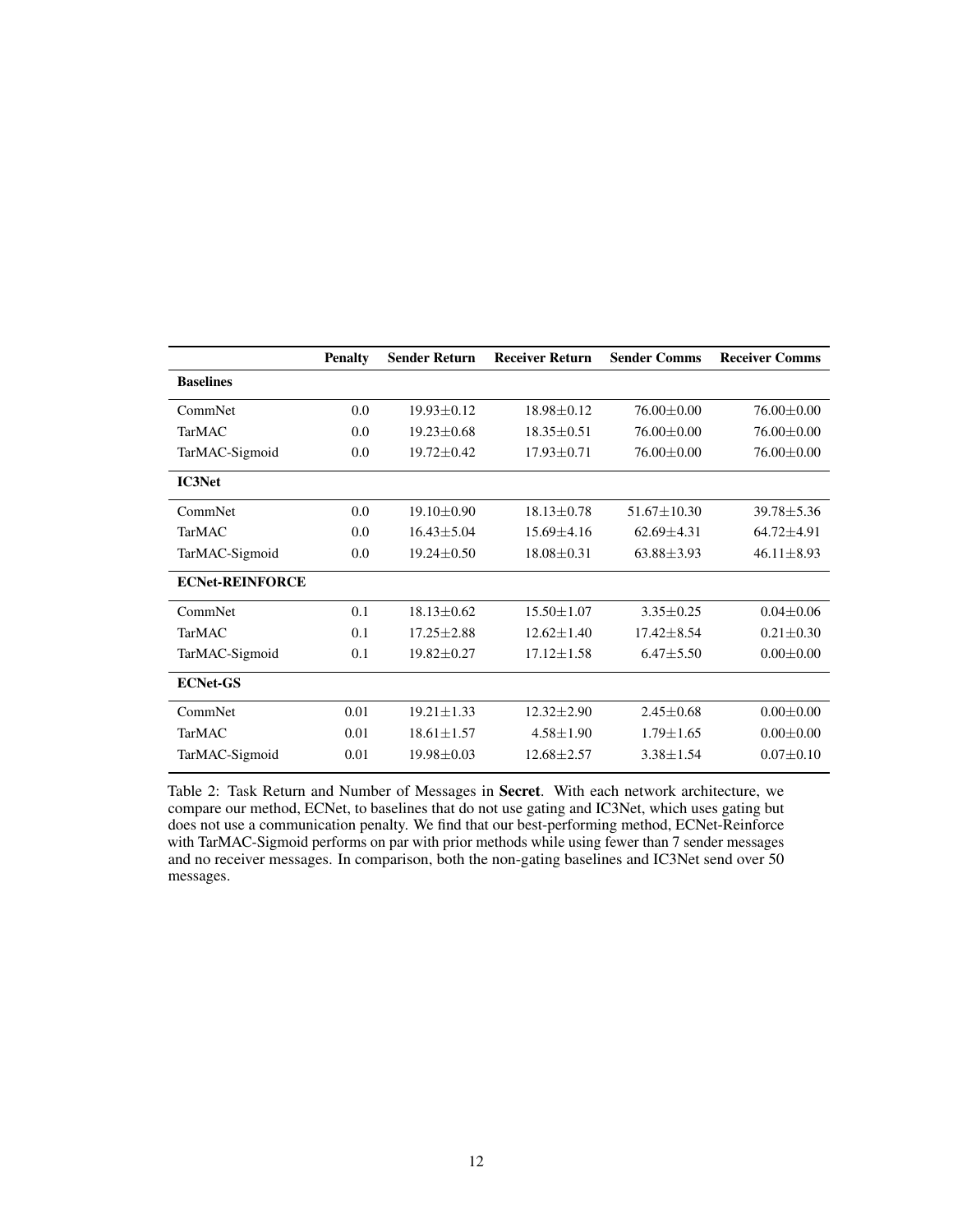|                                     | Penalty | <b>Success</b>  | Return            | Comms             |
|-------------------------------------|---------|-----------------|-------------------|-------------------|
| <b>Baselines</b>                    |         |                 |                   |                   |
| Independent                         | 0.0     | $0.14 + 0.06$   | $19.81 + 1.27$    | $0.00 + 0.00$     |
| CommNet                             | 0.0     | $0.79 + 0.07$   | $45.31 + 3.46$    | $711.00 + 0.00$   |
| <b>TarMAC</b>                       | 0.0     | $0.81 + 0.07$   | $46.15 + 3.46$    | $711.00 + 0.00$   |
| TarMAC-Sigmoid                      | 0.0     | $0.66 \pm 0.36$ | $41.24 \pm 12.39$ | 711.00 $\pm$ 0.00 |
| <b>ECNet-REINFORCE Low Penalty</b>  |         |                 |                   |                   |
| CommNet                             | 0.005   | $0.30 + 0.16$   | $27.89 + 7.79$    | $60.37 + 50.64$   |
| <b>TarMAC</b>                       | 0.005   | $0.66 + 0.16$   | $40.86 + 6.97$    | 71.96+38.31       |
| TarMAC-Sigmoid                      | 0.005   | $0.50 \pm 0.26$ | $36.96 + 12.76$   | 31.59 ± 32.24     |
| <b>ECNet-REINFORCE High Penalty</b> |         |                 |                   |                   |
| CommNet                             | 0.1     | $0.37 \pm 0.20$ | $33.84 + 11.28$   | $6.17 + 4.63$     |
| <b>TarMAC</b>                       | 0.1     | $0.31 + 0.19$   | $27.38 + 8.91$    | $4.09 + 4.25$     |
| TarMAC-Sigmoid                      | 0.1     | $0.32 \pm 0.34$ | 29.87±14.49       | $3.00 + 4.51$     |
| <b>ECNet-GS Low Penalty</b>         |         |                 |                   |                   |
| CommNet                             | 0.001   | $0.50 + 0.08$   | $37.46 + 6.19$    | 89.14±50.69       |
| <b>TarMAC</b>                       | 0.001   | $0.83 + 0.05$   | $46.82 + 2.10$    | $182.15 + 60.27$  |
| TarMAC-Sigmoid                      | 0.001   | $0.47 + 0.27$   | $35.32 + 12.18$   | 187.59±135.95     |
| <b>ECNet-GS High Penalty</b>        |         |                 |                   |                   |
| CommNet                             | 0.01    | $0.59 \pm 0.08$ | $44.03 \pm 2.97$  | $25.16 \pm 6.36$  |
| <b>TarMAC</b>                       | 0.01    | $0.21 \pm 0.07$ | $22.42 + 2.36$    | $6.75 \pm 9.79$   |
| TarMAC-Sigmoid                      | 0.01    | $0.38 + 0.28$   | $34.61 \pm 12.72$ | $44.12 \pm 36.63$ |

Table 3: Task Performance and Number of Messages in Predator-Prey. We experiment with low and high penalty settings of ECNet in order to evaluate the ability of our models to make different trade-offs between task success and communication.

|                                 | <b>Penalty</b> | <b>Sender Return</b> | <b>Receiver Return</b> | <b>Sender Comms</b> | <b>Receiver Comms</b> |
|---------------------------------|----------------|----------------------|------------------------|---------------------|-----------------------|
| <b>ECNet-REINFORCE Pairwise</b> |                |                      |                        |                     |                       |
| CommNet                         | 0.1            | $20.00 + 0.00$       | $15.04 + 6.72$         | $11.11 + 10.16$     | $2.20 + 5.62$         |
| <b>TarMAC</b>                   | 0.1            | $20.00 + 0.00$       | $12.42 + 7.96$         | $2.26 + 5.04$       | $1.72 + 5.30$         |
| TarMAC-Sigmoid                  | 0.1            | $19.89 + 0.24$       | $13.25 + 7.81$         | $7.60 + 10.41$      | $2.90 \pm 6.95$       |
| <b>ECNet-GS Pairwise</b>        |                |                      |                        |                     |                       |
| CommNet                         | 0.01           | $20.00 + 0.00$       | $15.96 + 5.67$         | $10.73 + 9.40$      | $6.19 + 8.41$         |
| <b>TarMAC</b>                   | 0.01           | $20.00 + 0.00$       | $11.97 + 8.24$         | $0.00 + 0.00$       | $0.00 + 0.00$         |
| TarMAC-Sigmoid                  | 0.01           | $20.00 + 0.00$       | $13.28 + 7.84$         | $3.80 + 8.50$       | $1.95 + 5.84$         |

Table 4: Task Return and Number of Messages in Secret Pairs. We find that ECNet is able to obtain fairly good reward while minimizing communication.